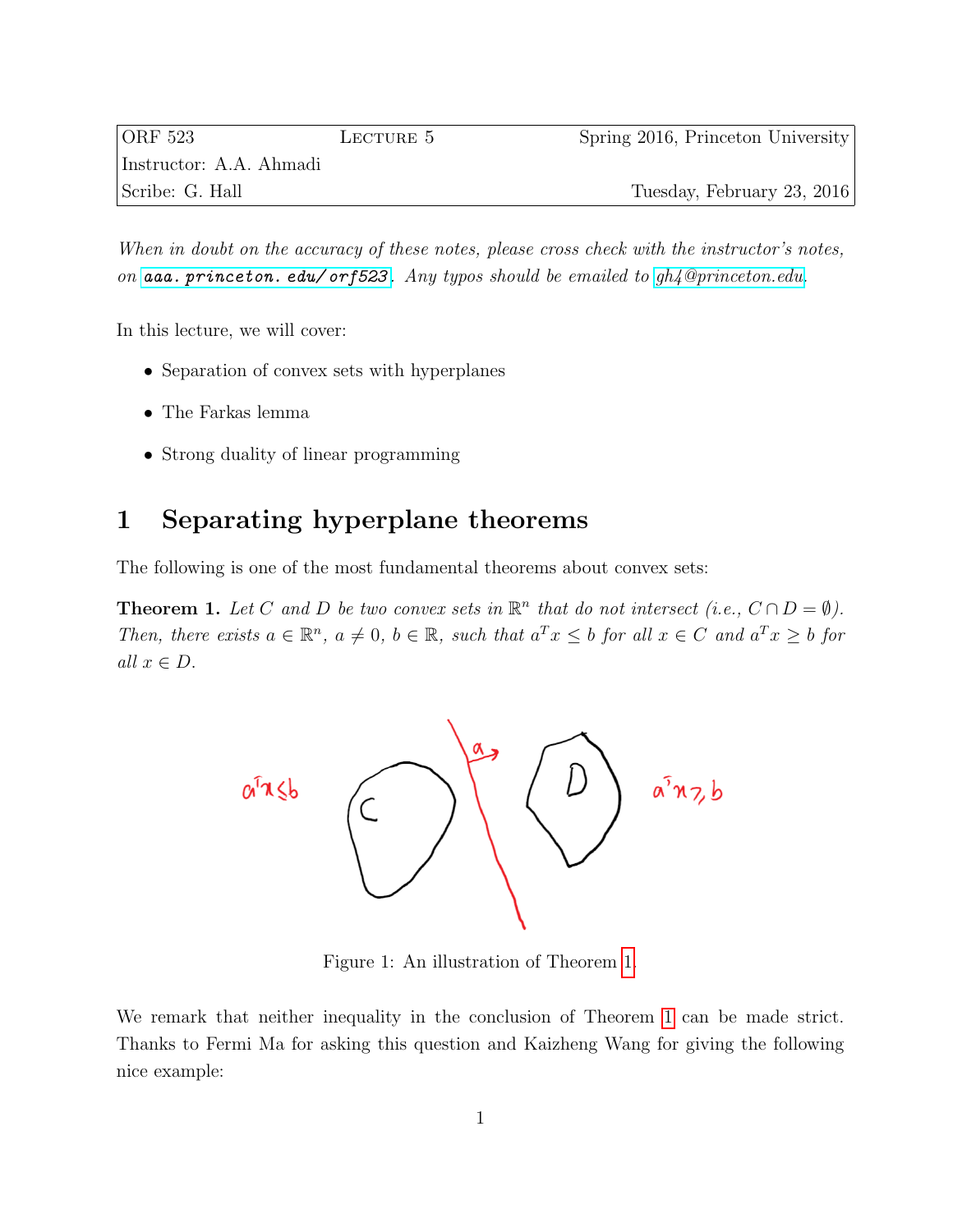

Consider the set drawn above which we denote by A (the dotted line is not included in the set). We would like to separate it from its complement  $\overline{A}$ . The two sets are convex and do not intersect. The conclusion of Theorem [1](#page-0-0) holds with  $a = (1, 0)^T$  and  $b = 0$ . Nevertheless, there does not exist a, b for which  $a^T x \leq b, \forall x \in A$  and  $a^T x > b, \forall x \in \overline{A}$ .

In the case of the picture in Figure [1,](#page-0-1) the sets  $C$  and  $D$  are *strictly separated*. This means that  $\exists a, b \text{ s.t. } a^T x < b, \forall x \in C \text{ and } a^T x > b, \forall x \in D.$ 

<span id="page-1-0"></span>Strict separation may not always be possible, even when both C and D are closed. You can convince yourself of this fact by looking at Figure [2.](#page-1-0)



Figure 2: Closed convex sets cannot always be strictly separated.

We will prove a special case of Theorem 1 which will be good enough for our purposes (and we will prove strict separation in this special case).

<span id="page-1-1"></span>**Theorem 2.** Let C and D be two closed convex sets in  $\mathbb{R}^n$  with at least one of them bounded, and assume  $C \cap D = \emptyset$ . Then  $\exists a \in \mathbb{R}^n$ ,  $a \neq 0$ ,  $b \in \mathbb{R}$  such that

$$
a^T x > b
$$
,  $\forall x \in D$  and  $a^T x < b$ ,  $\forall x \in C$ .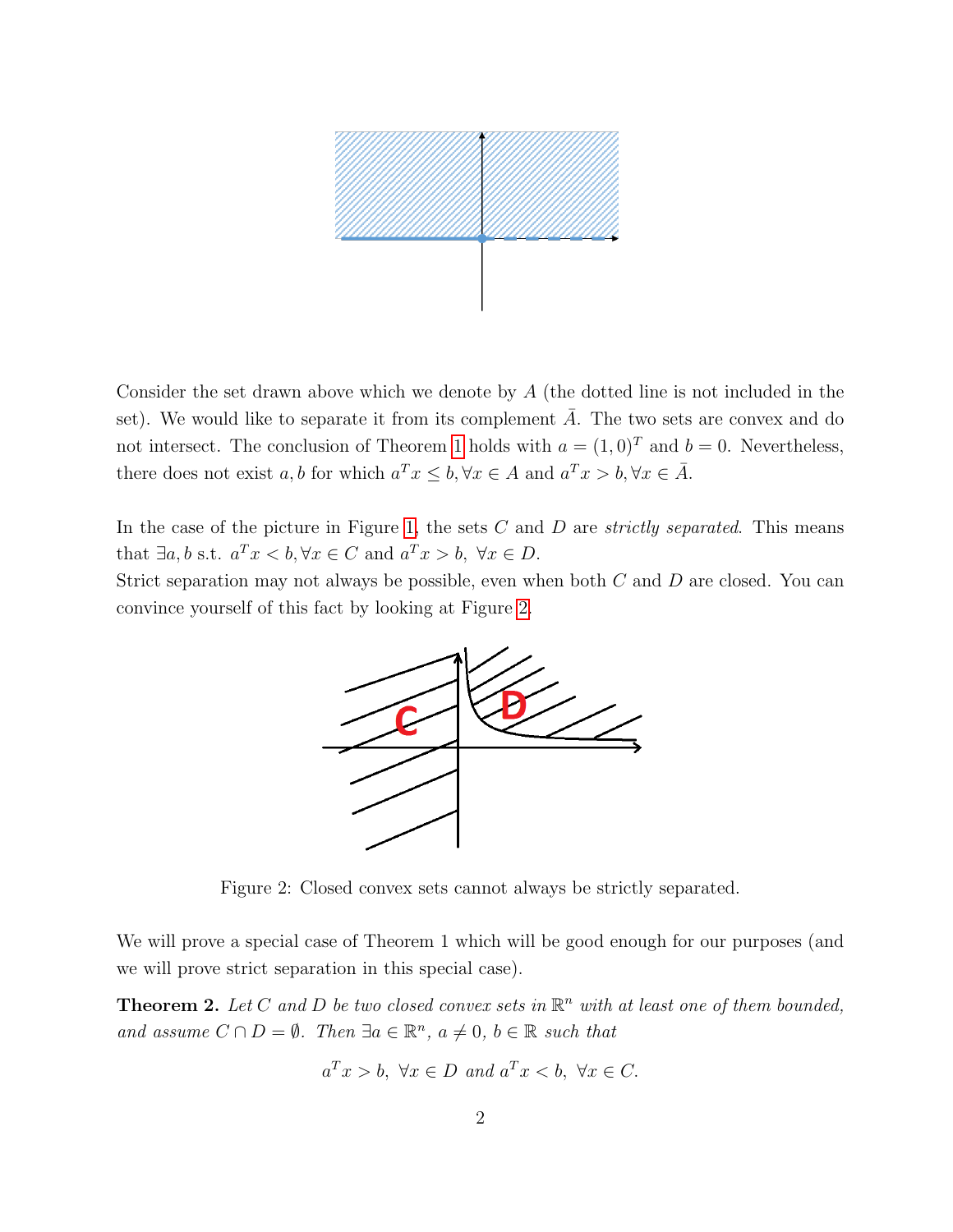Proof: Our proof follows [\[1\]](#page-10-0) with a few minor deviations. Define

$$
dist(C, D) = \inf ||u - v||
$$
  
s.t.  $u \in C, v \in D$ 

The infimum is achieved (why?) and is positive (why?). Let  $c \in C$  and let  $d \in D$  be the points that achieve it. Let

$$
a = d - c, b = \frac{||d||^2 - ||c||^2}{2}.
$$

(Note that  $a \neq 0$ ). Our separating hyperplane will be a function  $f(x) = a^T x - b$ . We claim that

$$
f(x) > 0
$$
,  $\forall x \in D$  and  $f(x) < 0$ ,  $\forall x \in C$ .



Figure 3: Illustration of the proof of Theorem [2](#page-1-1)

If you are wondering why  $b$  is chosen as above, observe that

$$
f\left(\frac{c+d}{2}\right) = (d-c)^T \left(\frac{c+d}{2}\right) - \frac{||d||^2 - ||c||^2}{2} = 0.
$$

We show that  $f(x) > 0$  for all  $x \in D$ . The proof that  $f(x) < 0$  for all  $x \in C$  is identical.

Suppose for the sake of contradiction that  $\exists \bar{d} \in D$  with  $f(\bar{d}) \leq 0$ .

<span id="page-2-0"></span>
$$
\Rightarrow (d-c)^T \bar{d} - \frac{||d||^2 - ||c||^2}{2} \le 0.
$$
 (1)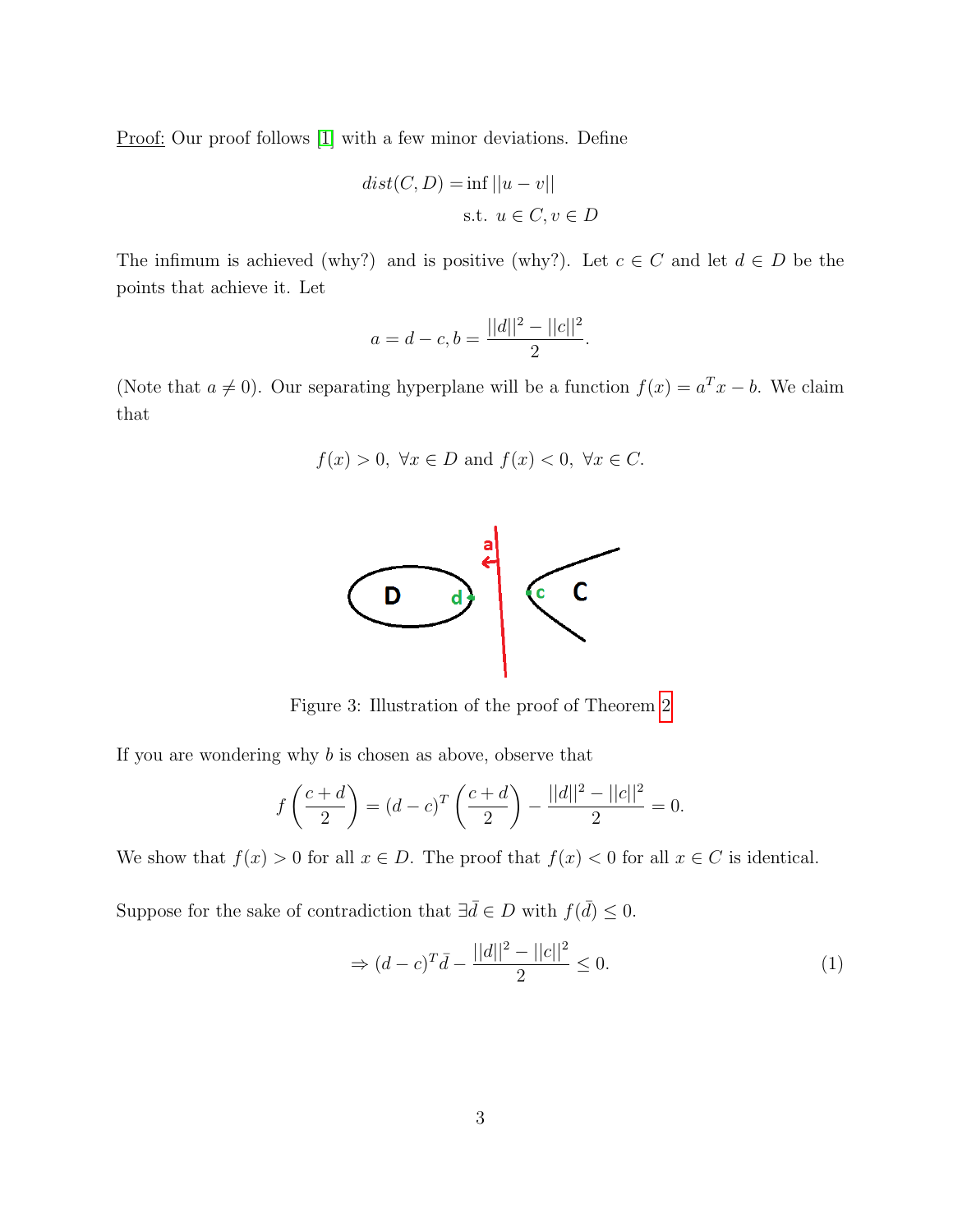Define  $g(x) = ||x - c||^2$ . We claim that  $\overline{d} - d$  is a descent direction for g at d. Indeed,

$$
\nabla g^T(d)(\bar{d} - d) = (2d - 2c)^T(\bar{d} - d)
$$
  
= 2(-||d||<sup>2</sup> + d<sup>T</sup>\bar{d} - c<sup>T</sup>\bar{d} + c<sup>T</sup>d)  
= 2(-||d||<sup>2</sup> + (d - c)<sup>T</sup>\bar{d} + c<sup>T</sup>d)  

$$
\leq 2(-||d||^2 + \frac{||d||^2 - ||c||^2}{2} + cTd)
$$
  
= -||d||<sup>2</sup> - ||c||<sup>2</sup> + 2c<sup>T</sup>d  
= -||d - c||<sup>2</sup> < 0

where the first equality is obtained as

$$
g(x) = (x - c)^{T} (x - c) = x^{T} x - 2c^{T} x + c^{T} c \Rightarrow \nabla g(x) = 2x - 2c,
$$

the first inequality is obtained from [\(1\)](#page-2-0) and the second inequality is implied by the fact that  $d \neq c$ .

Hence  $\exists \bar{a} > 0$  s.t.  $\forall \alpha \in (0, \bar{\alpha})$ 

$$
g(d + \alpha(d - \bar{d})) < g(d)
$$

i.e.,

$$
||d + \alpha(d - \bar{d}) - c||^2 < ||d - c||^2.
$$

But this contradicts that d was the closest point to  $c$ .  $\Box$ 

The following is an important corollary.

**Corollary 1.** Let  $C \subseteq \mathbb{R}^n$  be a closed convex set and  $x \in \mathbb{R}^n$  a point not in C. Then x and C can be strictly separated by a hyperplane.

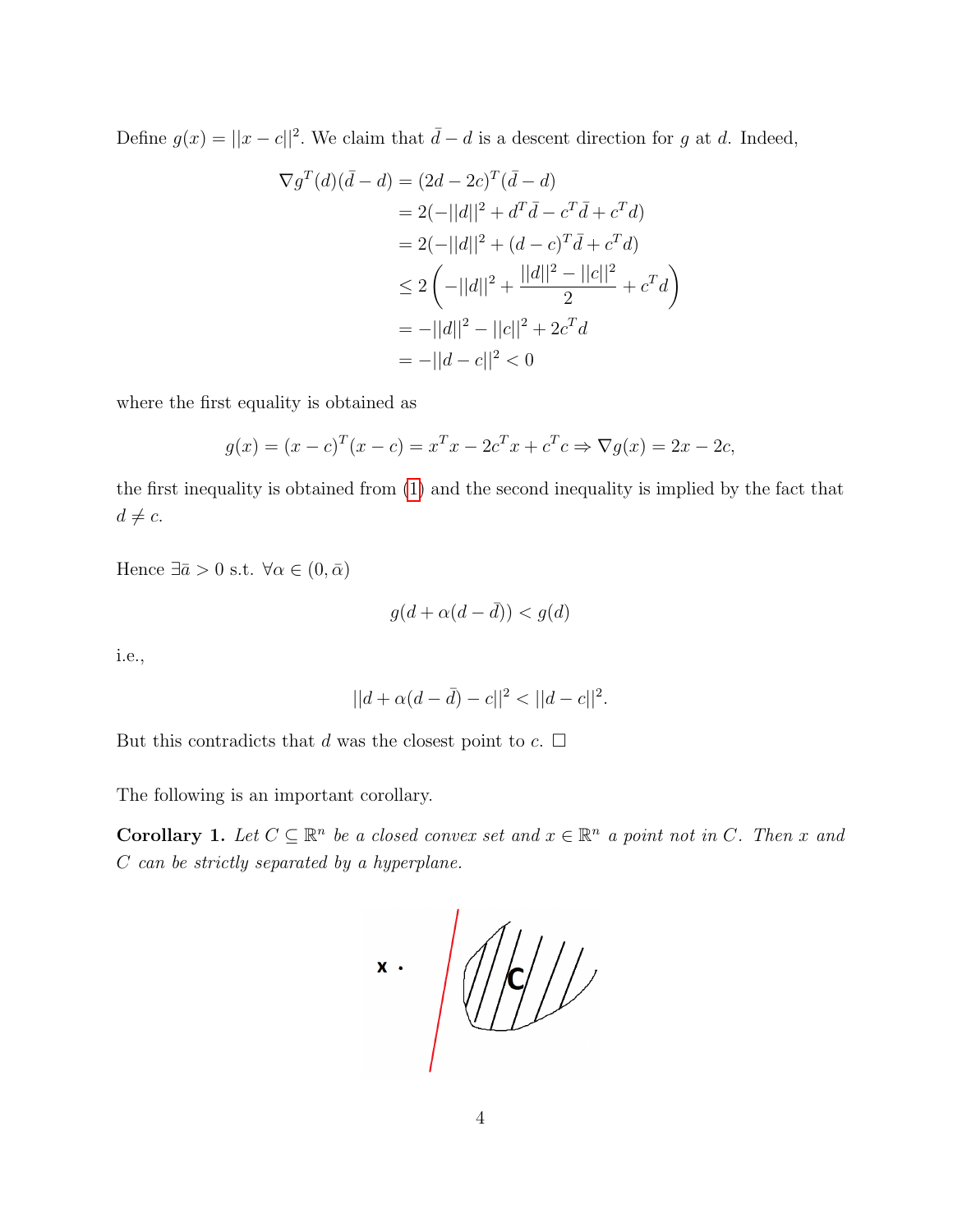## 2 Farkas Lemma and strong duality

#### 2.1 Farkas Lemma

<span id="page-4-0"></span>**Theorem 3** (Farkas Lemma). Let  $A \in \mathbb{R}^{m \times n}$  and  $b \in \mathbb{R}^m$ . Then exactly one of the following sets must be empty:

- (i)  $\{x \mid Ax = b, x \geq 0\}$
- (*ii*)  $\{y \mid A^T y \leq 0, b^T y > 0\}$

Remark:

- Systems (i) and (ii) are called *strong alternatives*, meaning that exactly one of them can be feasible. Weak alternatives are systems where at most one can be feasible.
- This theorem is particularly useful for proving infeasibility of an LP via an explicit and easily-verifiable certificate. If somebody gives you a  $y$  as in (ii), then you are convinced immediately that (i) is infeasible (see proof).

Geometric interpretation of the Farkas lemma:

The geometric interpretation of the Farkas lemma illustrates the connection to the separating hyperplane theorem and makes the proof straightforward. We need a few definitions first.

**Definition 1** (Cone). A set  $K \subseteq \mathbb{R}^n$  is a cone if  $x \in K \Rightarrow \alpha x \in K$  for any scalar  $\alpha \geq 0$ .

**Definition 2** (Conic hull). Given a set S, the conic hull of S, denoted by cone(S), is the set of all conic combinations of the points in S, i.e.,

$$
cone(S) = \left\{ \sum_{i=1}^{n} \alpha_i x_i | \alpha_i \ge 0, x_i \in S \right\}.
$$



Figure 4: An illustration of the notion of a conic hull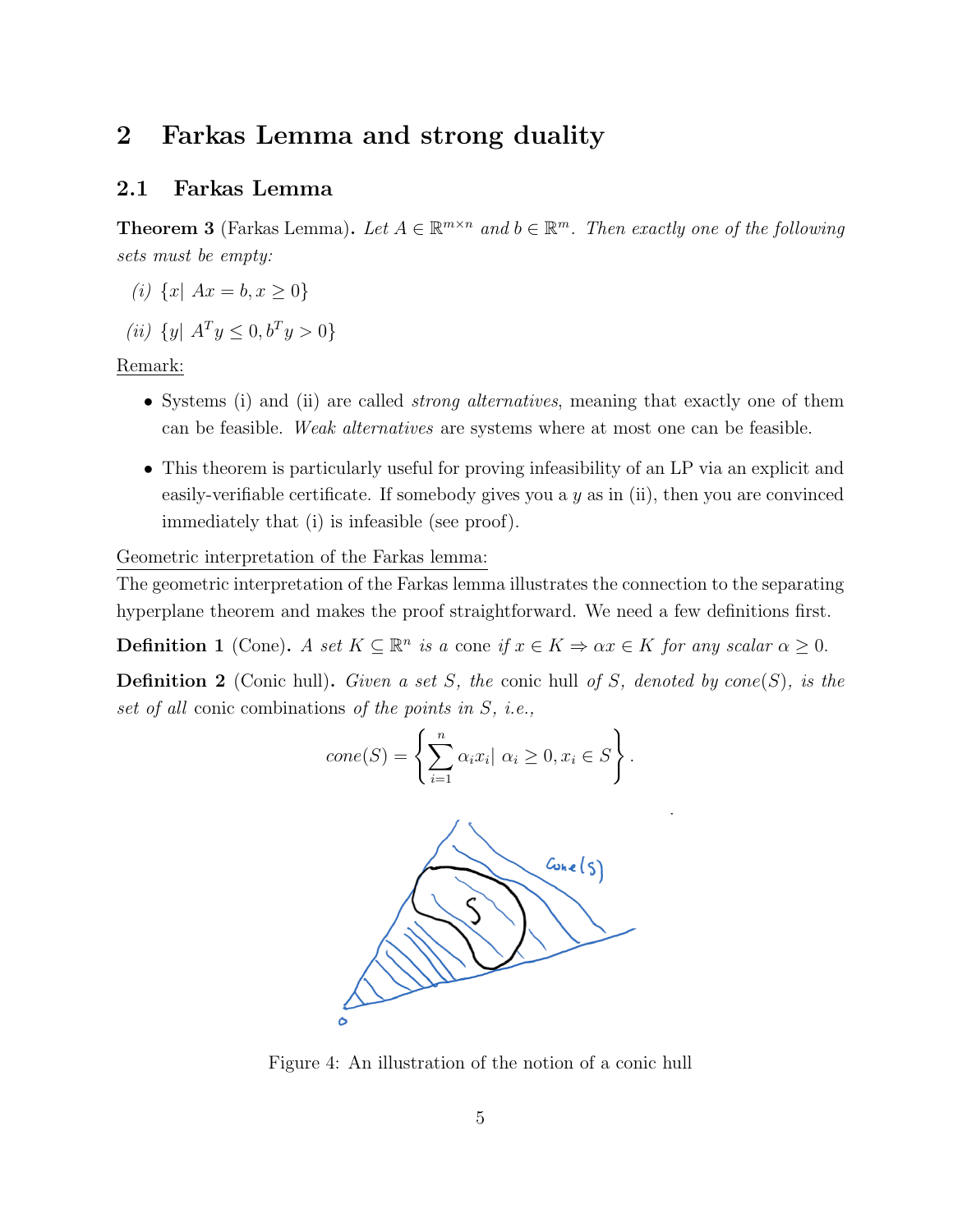The geometric interpretation of Farkas lemma is then the following. Let  $\tilde{a}_1, \ldots, \tilde{a}_n$  denote the columns of A and let  $cone{\tilde{a}_1, ..., \tilde{a}_n}$  be the cone of all their nonnegative combinations. If  $b \notin cone{\tilde{a}_1, \ldots, \tilde{a}_n}$ , then we can separate it from the cone with a hyperplane.



Figure 5: Geometric interpretation of the Farkas lemma

Proof of Farkas Lemma (Theorem [3\)](#page-4-0):  $(ii) \Rightarrow (i)$  This is the easy direction. Suppose the contrary:  $\exists x \geq 0$  such that  $Ax = b$ . Then  $x^T A^T y = b^T y > 0$ . But  $x \geq 0$ ,  $A^T y \leq 0 \Rightarrow$  $x^T A^T y \leq 0$ . Contradiction.

 $(i) \Rightarrow (ii)$  Let  $\tilde{a}_1, \ldots, \tilde{a}_n$  be the columns of a matrix A. Let  $C := cone{\tilde{a}_1, \ldots, \tilde{a}_n}$ . Note that  $C$  is convex (why?) and closed. The closedness takes some thought. Note that conic hulls of closed (or even compact) sets may not be closed.



We argue that if  $S := \{s_1, \ldots, s_n\}$  is a finite set of points, then  $cone(S)$  is closed. Hence C is a closed convex set.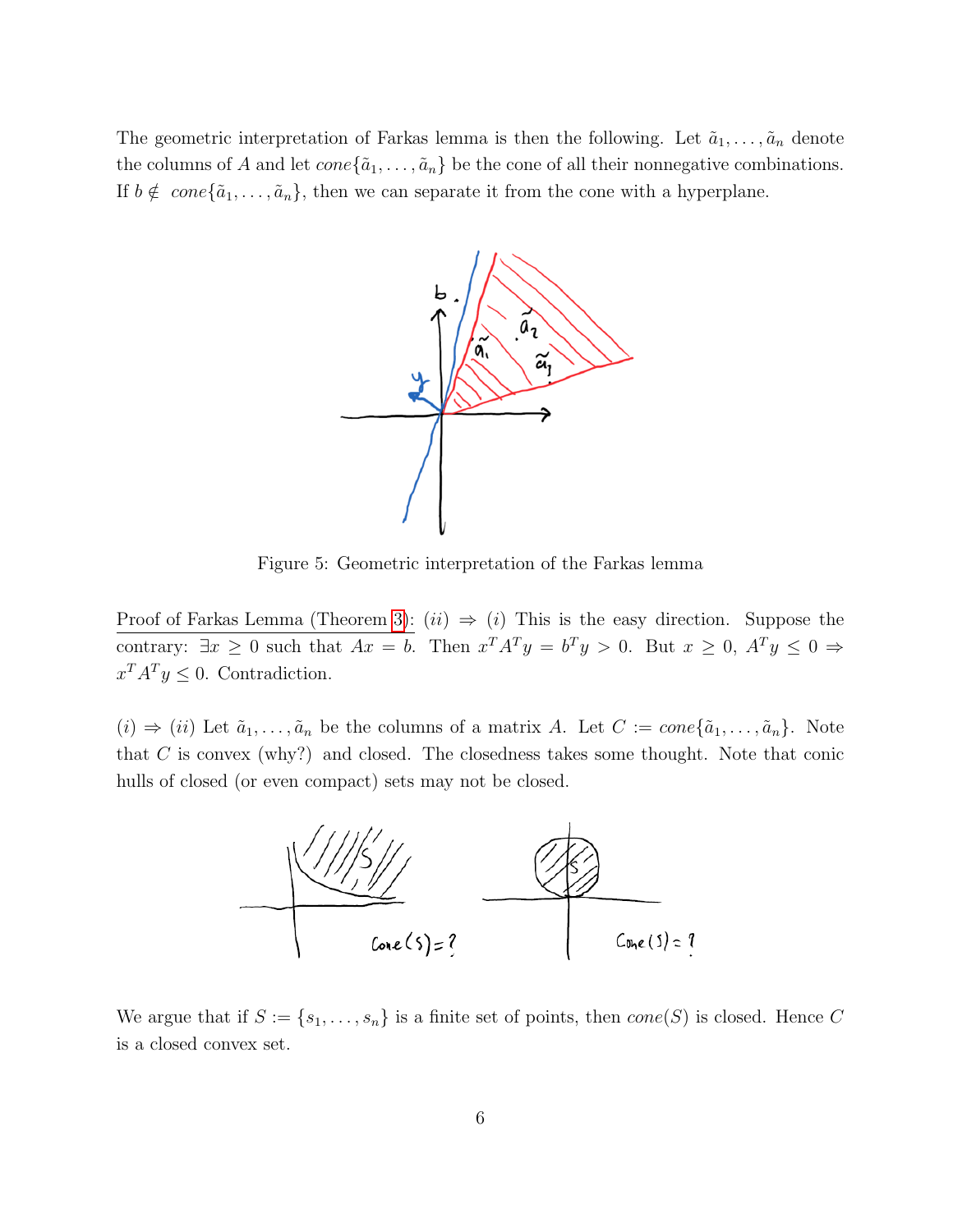Let  $\{z_k\}_k$  be a sequence of points in  $cone(S)$  converging to a point  $\overline{z}$ . Consider the following  $linear program<sup>1</sup>:$  $linear program<sup>1</sup>:$  $linear program<sup>1</sup>:$ 

$$
\min_{\alpha, z} ||z - \bar{z}||_{\infty}
$$
  
s.t. 
$$
\sum_{i=1}^{n} \alpha_i s_i = z
$$

$$
\alpha_i \ge 0.
$$

The optimal value of this problem is greater or equal to zero as the objective is a norm. Furthermore, for each  $z_k$ , there exists  $\alpha_{(k)}$  that makes the pair  $(z_k, \alpha_{(k)})$  feasible to the LP (since  $z_k \in cone(S)$ ). As the  $z_k$ 's get arbitrarily close to  $\overline{z}$ , we conclude that the optimal value of the LP is zero. Since LPs achieve their optimal values, it follows that  $\bar{z} \in cone(S)$ .

We are now ready to use the separating hyperplane theorem. We have  $b \notin C$  by the assumption that  $(i)$  is infeasible. By Corollary 1, the point b and the set C can be (even strictly) separated; i.e.,

$$
\exists y \in \mathbb{R}^m, y \neq 0, r \in \mathbb{R} \text{ s.t. } y^Tz \leq r \ \forall z \in C \text{ and } y^Tb > r.
$$

Since  $0 \in C$ , we must have  $r \geq 0$ . If  $r > 0$ , we can replace it by  $r' = 0$ . Indeed, if  $\exists z \in C$ s.t.  $y^T z > 0$ , then  $y^T(\alpha z)$  can be arbitrarily large as  $\alpha \to \infty$  while we know that  $\alpha z \in C$ . So

$$
y^T z \le 0, \ \forall z \in C \text{ and } y^T b > 0.
$$

Since  $\tilde{a}_1, \ldots, \tilde{a}_n \in C$ , we see that  $A^T y \leq 0$ .  $\Box$ 

We remark that the Farkas lemma can be directly proven from strong duality of linear programming. The converse is also true! We will show these facts next. Note that there are other proofs of LP strong duality; e.g., based on the simplex method. However the simplexbased proof does not generalize to broader classes of convex programs, while the separating hyperplane based proofs do.

<span id="page-6-0"></span><sup>&</sup>lt;sup>1</sup>Convince yourself that this can be rewritten as a linear program.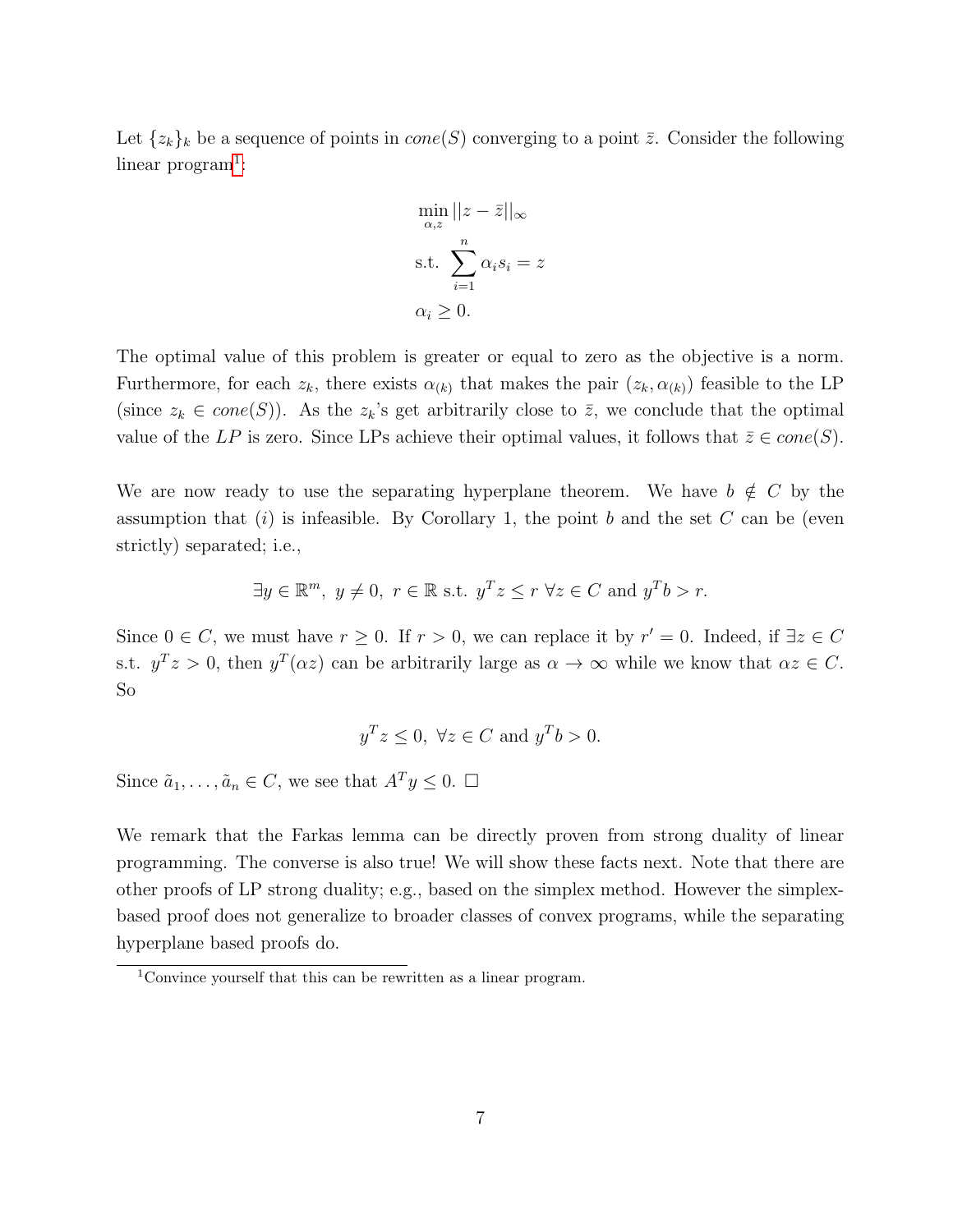#### 2.2 Farkas lemma from LP strong duality

Consider the primal-dual LP pair:

$$
(P) \begin{bmatrix} \min 0 \\ Ax = b \\ x \ge 0 \end{bmatrix} \quad \text{and} \quad (D) \begin{bmatrix} \max b^T y \\ A^T y \le 0 \end{bmatrix}
$$

Note that (D) is trivially feasible (set  $y = 0$ ). So if (P) is infeasible, then (D) must be unbounded or else strong duality would imply that the two optimal values should match, which is impossible since (P) by assumption is infeasible. But (D) unbounded  $\Rightarrow \exists y \text{ s.t. } A^T y \leq 0, b^T y > 0. \Box$ 

#### 2.3 LP strong duality from Farkas lemma

Theorem 4 (Strong Duality). Consider a primal-dual LP pair:

$$
(P) \begin{bmatrix} \min c^T x \\ Ax = b \\ x \ge 0 \end{bmatrix} \quad \text{and} \quad (D) \begin{bmatrix} \max b^T y \\ A^T y \le c \end{bmatrix}
$$

If  $(P)$  has a finite optimal value, then so does  $(D)$  and the two values match.

Remark: If you don't recall how to write down the dual of an LP, look up the first few pages of Chapter 5 of [\[1\]](#page-10-0). The derivation there works more broadly (not just LP).

An alternative way of deriving the dual is the following. Recall that the goal of duality is to provide lower bounds on the primal (if the primal is a minimization problem). Here, we will try to find the largest lower bound on  $(P)$ . Hence, we aim to solve

$$
\max_{\gamma} \gamma
$$
  
s.t.  $\forall x, \begin{bmatrix} Ax = b \\ x \ge 0 \end{bmatrix} \Rightarrow \gamma \le c^T x$ 

Notice that a sufficient condition<sup>[2](#page-7-0)</sup> for the implication to hold is if  $\exists \eta \in \mathbb{R}^m, \mu \in \mathbb{R}^n$  with  $\mu \geq 0$  such that

$$
\forall x, c^T x - \gamma = \eta^T (Ax - b) + \mu^T x.
$$

<span id="page-7-0"></span><sup>&</sup>lt;sup>2</sup>It turns out that this sufficient condition is also necessary! This is the strong duality theorem.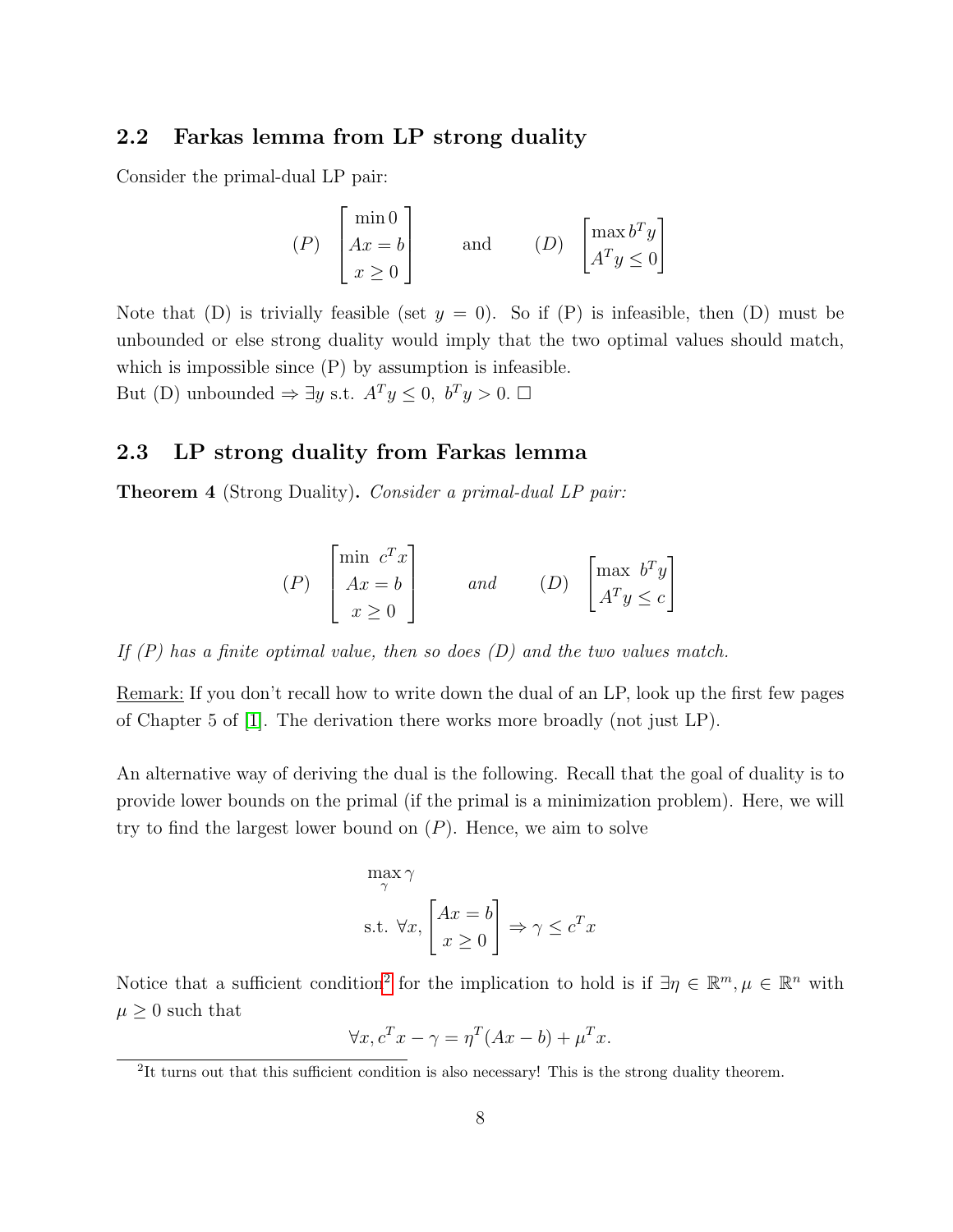Indeed, if x is such that  $Ax = b, x \ge 0$ , then  $\eta^{T}(Ax - b) = 0$  and  $\mu^{T}x \ge 0$ , hence  $c^{T}x - \gamma \ge 0$ . As a consequence, one can propose a stronger reformulation of the initial problem:

$$
\max_{\gamma,\eta,\mu} \gamma
$$
  
s.t.  $\forall x, c^T x - \gamma = \eta^T (Ax - b) + \mu^T x$ ,  
 $\mu \ge 0$ .

To get rid of the quantifier  $\forall x$ , we notice now that two affine functions of x are equal if and only if their coefficients are equal. Therefore, the previous problem is equivalent to

$$
\max_{\gamma,\eta,\mu} \gamma
$$
  
s.t.  $c = A^T \eta + \mu$   
 $\gamma = \eta^T b$   
 $\mu \ge 0$ .

Simple rewriting gives:

$$
\max_{\eta} b^T \eta
$$
  
s.t.  $c \ge A^T \eta$ ,

which is indeed our dual problem.  $\Box$ 

To prove strong duality from Farkas, it is useful to first prove a variant of the Farkas lemma. This variant comes handy when one wants to prove infeasibility of an LP in inequality form.

**Lemma 1** (Farkas Variant). Let  $A \in \mathbb{R}^{m \times n}$ .

$$
\{x \mid Ax \leq b\} \text{ is empty } \Leftrightarrow \exists \lambda \geq 0 \text{ s.t. } \lambda^T A = 0, \ \lambda^T b < 0.
$$

Proof:

 $(\Leftarrow)$  Easy (why?)

 $(\Rightarrow)$  Rewrite the LP in standard form and apply the (standard) Farkas lemma:

$$
Ax \le b \Leftrightarrow \begin{bmatrix} A(x^+ - x^-) + s = b \\ x \ge 0 \\ x^+ \ge 0 \\ x^- \ge 0 \end{bmatrix} \Leftrightarrow \begin{pmatrix} A & | & -A & | & I \end{pmatrix} \begin{pmatrix} x^+ \\ x^- \\ s \end{pmatrix} = b, \ x^+, x^-, s \ge 0
$$
\n
$$
\Rightarrow \exists \lambda \text{ s.t. } b^T y < 0, \begin{pmatrix} A^T \\ -A^T \\ I \end{pmatrix} \lambda \ge 0 \Rightarrow \exists \lambda \text{ s.t. } b^T y < 0, \ A^T \lambda = 0, \ \lambda \ge 0. \ \ \Box
$$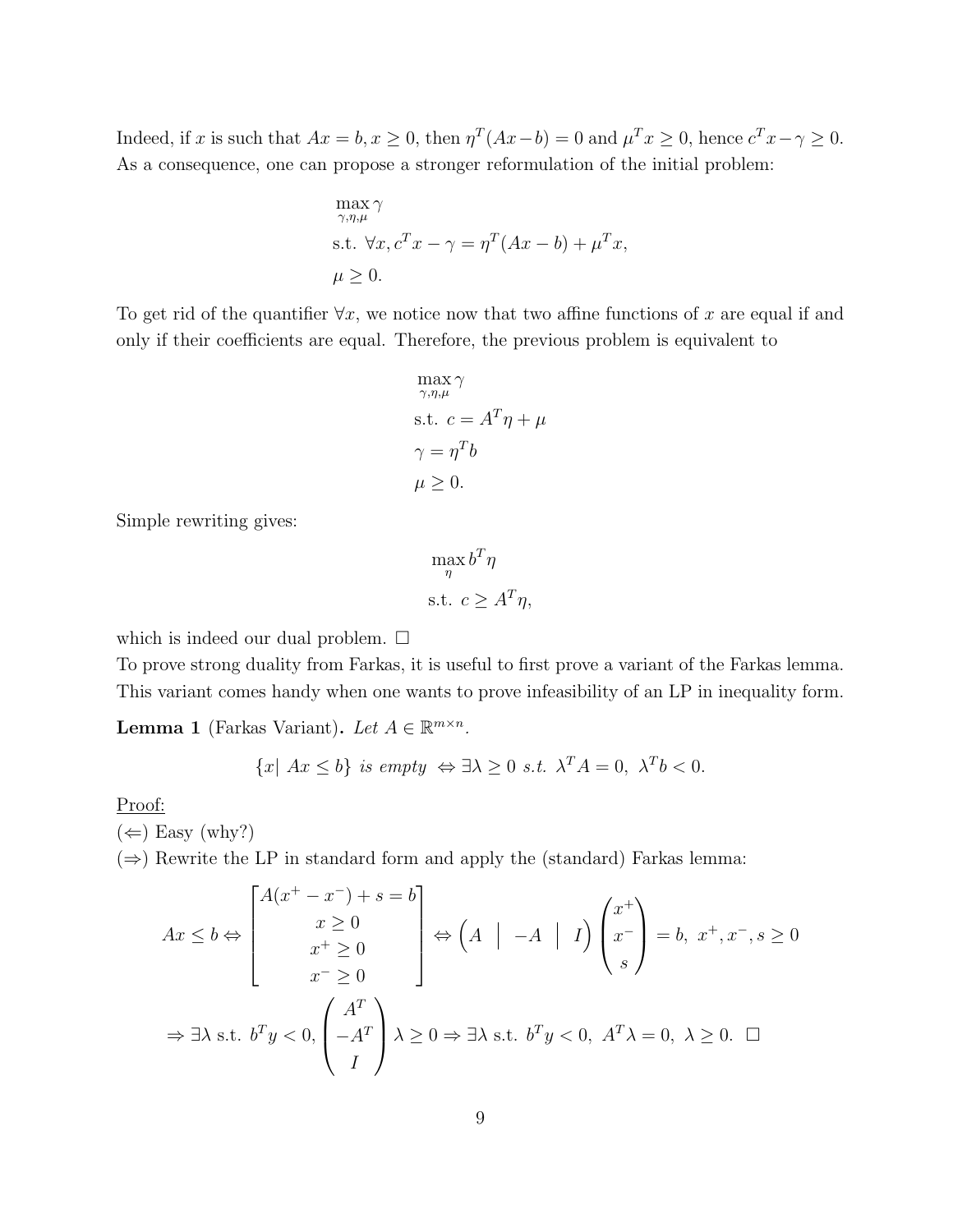Proof of LP strong duality from the Farkas lemma: Consider the primal dual pair:

$$
(P) \begin{bmatrix} \min c^T x \\ Ax = b \\ x \ge 0 \end{bmatrix} \quad \text{and} \quad (D) \begin{bmatrix} \max b^T y \\ A^T y \le c \end{bmatrix}
$$

Assume the optimal value of  $(P)$  is finite and equal to  $p^*$ . We would be done if we prove that the following inequalities are feasible:

<span id="page-9-0"></span>
$$
\begin{bmatrix} y^T b \ge p^* \\ A^T y \le c \end{bmatrix} . \tag{2}
$$

Indeed, any y satisfying  $A^T y \leq c$  must also satisfy  $y^T b \leq p^*$  by weak duality (whose proof is trivial), so we would get that  $y^T b = p^*$ . Let's rewrite [\(2\)](#page-9-0) slightly:

$$
\begin{pmatrix} A^T \\ -b^T \end{pmatrix} y \le \begin{pmatrix} c \\ -p^* \end{pmatrix}.
$$

Suppose these inequalities were infeasible. Then, the Farkas lemma variant would imply that

$$
\exists \lambda := \begin{pmatrix} \tilde{\lambda} \\ \lambda_0 \end{pmatrix} \ge 0 \text{ s.t. } \tilde{\lambda}^T A^T - \lambda_0 b^T = 0 \text{ and } \tilde{\lambda}^T c - \lambda_0 p^* < 0 \Rightarrow A\tilde{\lambda} = \lambda_0 b, c^T \tilde{\lambda} < \lambda_0 p^*.
$$

We consider two cases:

• Case 1:  $\lambda_0 = 0 \Rightarrow A\tilde{\lambda} = 0$ ,  $c^T \tilde{\lambda} < 0$ . Recall that we are assuming that (P) has a finite optimal value. Let  $x^*$  be an optimal solution of (P) and let  $x = x^* + \tilde{\lambda}$ . Then  $x \ge 0$ and

$$
Ax = Ax^* + A\tilde{\lambda} = Ax^* = b
$$

as  $x^*$  is feasible. Furthermore,

$$
c^T x = c^T x^* + c^T \tilde{\lambda} = p^* + c^T \tilde{\lambda} < p^*
$$

which contradicts the fact that  $p^*$  is the primal optimal value.

• <u>Case 2:</u>  $\lambda_0 > 0$ . Let  $x = \frac{\tilde{\lambda}}{\lambda_0}$  $\frac{\lambda}{\lambda_0}$ . Then  $Ax = \frac{1}{\lambda_0}$  $\frac{1}{\lambda_0}A\tilde{\lambda} = \frac{1}{\lambda_0}$  $\frac{1}{\lambda_0}b = b, x \geq 0$  and  $\tilde{\lambda}$ 1

$$
c^T x = c^T \frac{\lambda}{\lambda_0} < \frac{1}{\lambda_0} \lambda_0 p^* = p^*.
$$

This contradicts  $p^*$  being the primal optimal value.  $\Box$